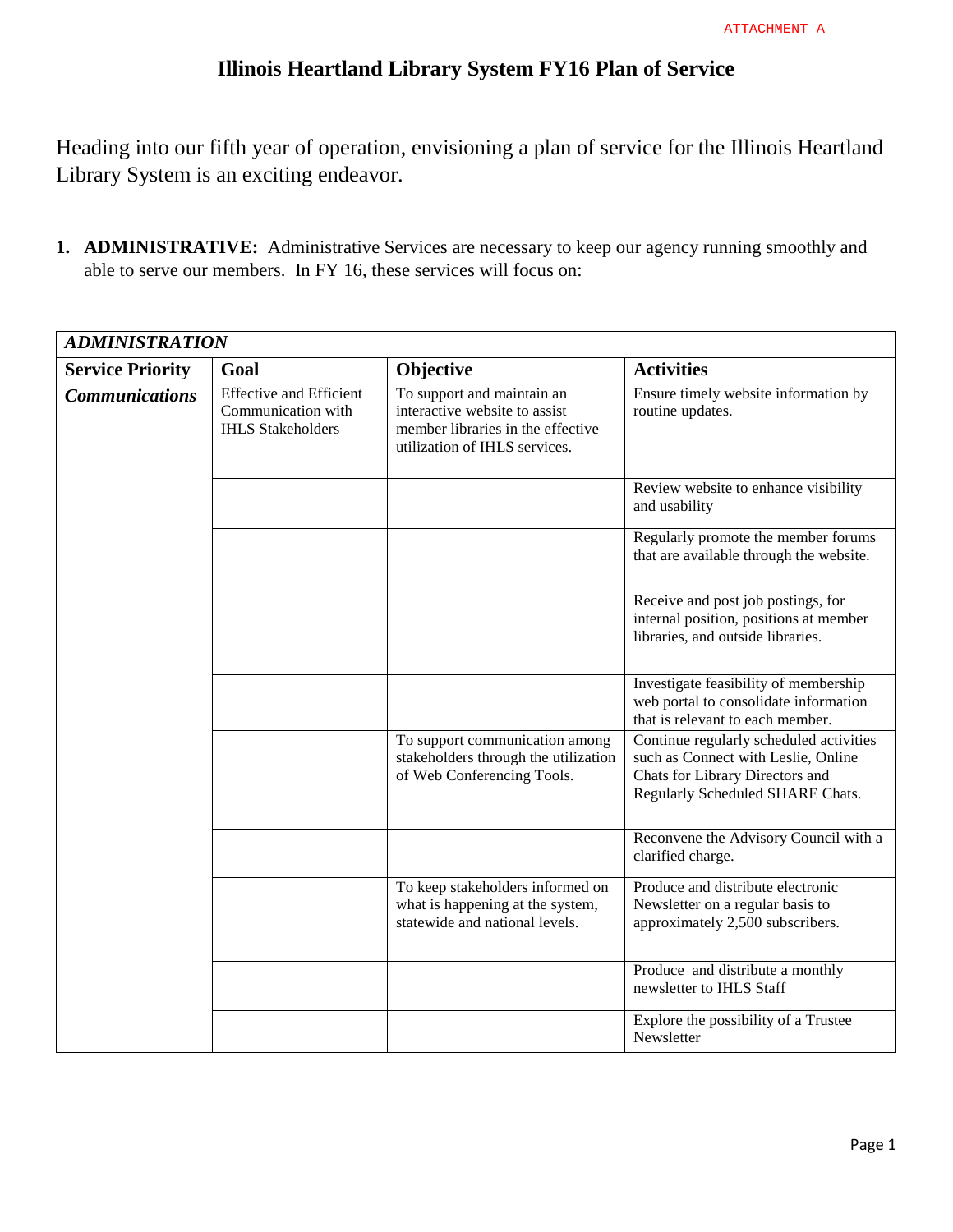|                                  |                                             |                                                                                       | Conduct an audit of IHLS<br>communications to identify which<br>communications are working well,<br>which ones need improvement, and to<br>identify other options or solicit<br>suggestions. |
|----------------------------------|---------------------------------------------|---------------------------------------------------------------------------------------|----------------------------------------------------------------------------------------------------------------------------------------------------------------------------------------------|
| <b>Human</b><br><b>Resources</b> | Support and<br>Development of IHLS<br>Staff | Have a diverse pool of qualified<br>candidates.                                       | Use resources such as: Monster.com;<br>IHLS; ILA; Illinois JobLink; Non-Profit<br>Network; Craigslist; Uof I; Lindenwood<br>University; as well as regional job fairs.                       |
|                                  |                                             | Ensure IHLS has a legal workforce                                                     | For all final candidates use resources<br>such as: System Award Management,<br>County Court Records; Homeland<br>Security, Office of Attorney General;<br><b>Transcript Clearinghouse</b>    |
|                                  |                                             |                                                                                       | Ensure Pre-Employment screening for<br>Drug-Free Work Place through Quest<br>Labs.                                                                                                           |
|                                  |                                             |                                                                                       | Ensure staff is qualified with a Fit for<br>Duty Exam                                                                                                                                        |
|                                  |                                             | All New Hires have a formal<br>orientation                                            | Introduce new employees to IHLS<br>policies, rules, procedures and staff.<br>Twice a month at each hub.                                                                                      |
|                                  |                                             | IHLS staff will be provided with<br>workplace support                                 | HR Director will visit each hub on a<br>regular basis.                                                                                                                                       |
|                                  |                                             |                                                                                       | Trainings on safety, sexual harassment<br>and diversity will be offered on a<br>regular basis.                                                                                               |
|                                  |                                             |                                                                                       | All staff day will be held                                                                                                                                                                   |
|                                  |                                             |                                                                                       | Trainings will be developed for<br>managers and supervisors.                                                                                                                                 |
|                                  |                                             |                                                                                       | Lynda.com is made available to staff<br>members.                                                                                                                                             |
|                                  |                                             |                                                                                       | Staff will be supported and celebrated<br>with activities such as weight loss<br>challenges and ball park excursions.                                                                        |
|                                  |                                             |                                                                                       | Staff will be encouraged to participate in<br>professional organizations and attend<br>conferences as appropriate.                                                                           |
|                                  |                                             | Ensure HR compliance and<br>procedures are up to date with<br>current employment laws | HR Director will identify and attend HR<br>professional development opportunities.                                                                                                           |
|                                  |                                             | To provide professional<br>development for staff                                      | Staff will be encouraged to identify and<br>attend meetings and conferences that<br>enhance their individual professional<br>development.                                                    |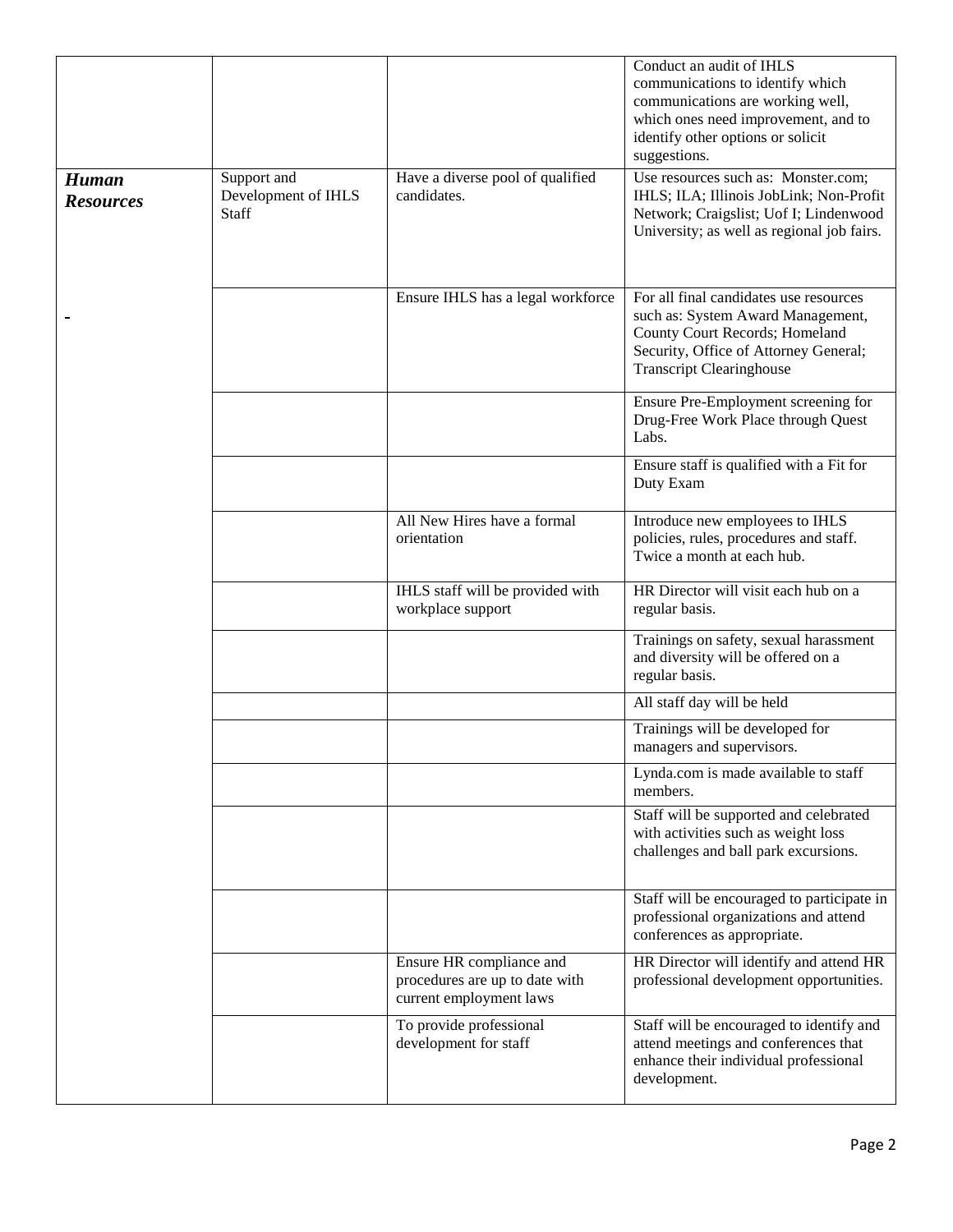| IT                                       | To provide the IT<br>support necessary for<br><b>IHLS</b> to function<br>efficiently.                                   | Provide support for Core System<br>Services                                                                                                                                                                           | Provide software and technical<br>assistance for members of the LLSAP as<br>it relates to the services of SHARE.                                            |
|------------------------------------------|-------------------------------------------------------------------------------------------------------------------------|-----------------------------------------------------------------------------------------------------------------------------------------------------------------------------------------------------------------------|-------------------------------------------------------------------------------------------------------------------------------------------------------------|
|                                          |                                                                                                                         |                                                                                                                                                                                                                       | Support staff at all office locations and<br>provide remote support through<br>applications like LogMeIn and Adobe<br>Connect.                              |
|                                          |                                                                                                                         |                                                                                                                                                                                                                       | Maintain web services for IHLS,<br>SHARE as well as support for IMSA<br>sites.                                                                              |
|                                          |                                                                                                                         |                                                                                                                                                                                                                       | Maintain SHARE helpdesk software to<br>track and repair problems reported by<br>SHARE membership.                                                           |
|                                          |                                                                                                                         |                                                                                                                                                                                                                       | Work with Operations to implement and<br>maintain the driver counting project<br>using tablets.                                                             |
| <b>Board Support</b>                     | Create a seamless<br>process for future board<br>and committee meetings.                                                | Work with members to determine<br>what works best for them. Create<br>processes that will eliminate delays<br>and will increase communication.<br>Created quarterly calendar to<br>provide one stop for all meetings. | Provide support for monthly meetings<br>for the board and six committees.                                                                                   |
|                                          | 100% State and Federal<br>compliance IHLS/Board                                                                         | Assure all board members are<br>compliant with regards to state and<br>federal law. Assure all material is<br>updated.                                                                                                | Submit all documentation to board<br>members as requirements annually/or<br>when new members are oriented<br>periodically                                   |
| <b>Record Retention</b>                  | Retain and purge<br>materials on an approved<br>schedule.                                                               | Researching, compiling,<br>assimilating and preparing material<br>(using executive team resources) to<br>assure that all data is handled in<br>compliance with the States library<br>data retention policy.           | Continue the process begun with the<br>merger of the four legacy systems.                                                                                   |
|                                          |                                                                                                                         |                                                                                                                                                                                                                       | Follow records retention schedule for<br>IHLS.                                                                                                              |
| <b>Grant Document</b><br><b>Tracking</b> | Maintain and track all<br>grant documentation and<br>due dates                                                          | To create tracking data sheet, and<br>notification process                                                                                                                                                            | Submit all grants and submissions by<br>deadline on the quarterly basis required                                                                            |
| <b>Membership</b>                        | Membership of all<br>system agencies will be<br>reviewed on an annual<br>basis.                                         | To support the Annual<br>Certification process supported by<br><b>IHLS Staff</b>                                                                                                                                      | Staff will monitor and follow-up with<br>libraries having membership challenges,<br>as well as libraries interested in joining<br>the automation consortium |
| <b>Networking</b>                        | To make IHLS an active<br>partner in statewide and<br>national initiatives that<br>support enhanced library<br>service. | To work cooperatively with ISL,<br>RAILS and other stakeholders to<br>provide excellent library services.                                                                                                             | Partner with statewide stakeholders in<br>planning the combined "Library State of<br>Mind" Conference for the fall of 2015                                  |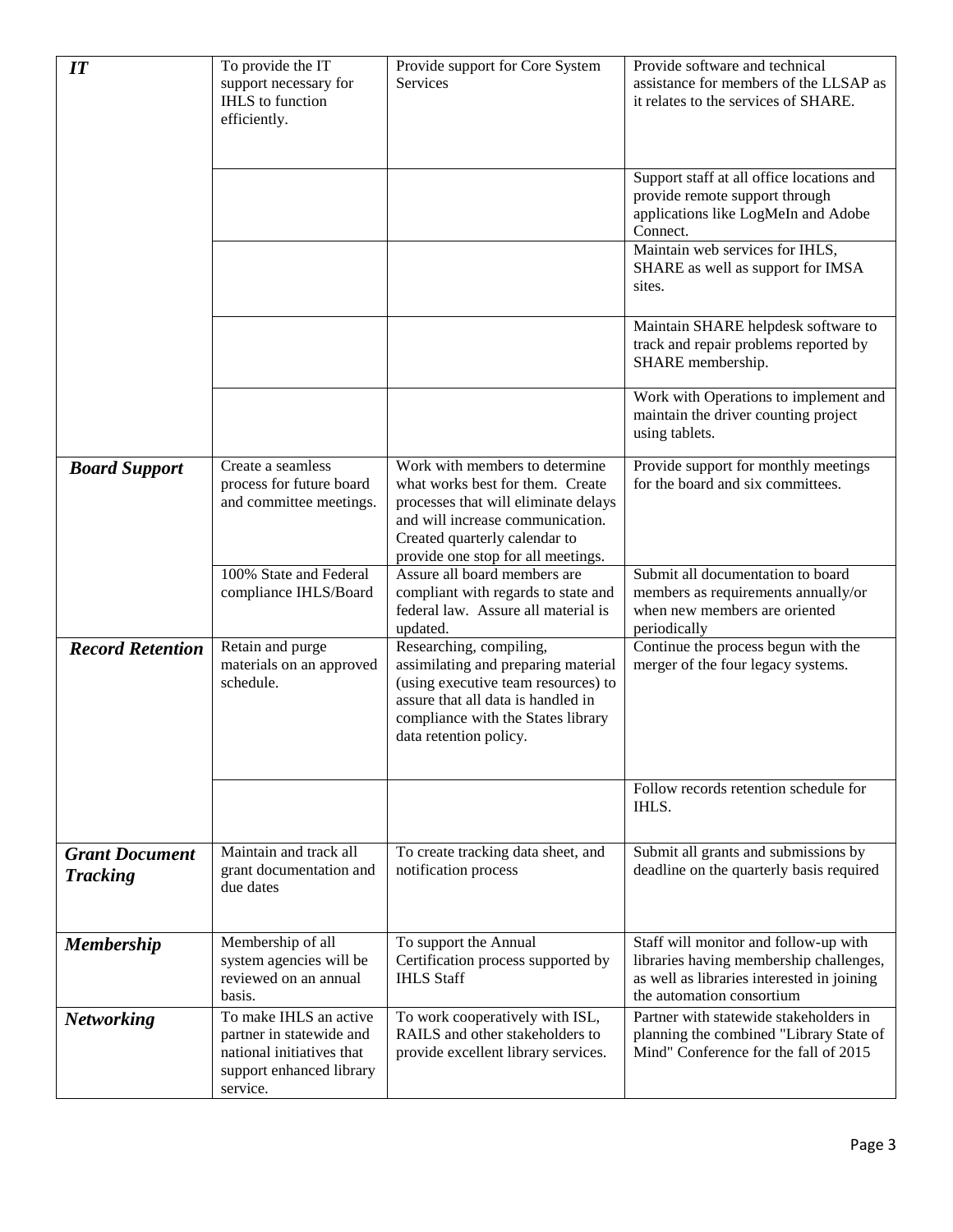|  | Explore opportunities for shared<br>services in consulting and continuing<br>education |
|--|----------------------------------------------------------------------------------------|
|  | Participate, as asked, in committee work<br>that will benefit our stakeholders.        |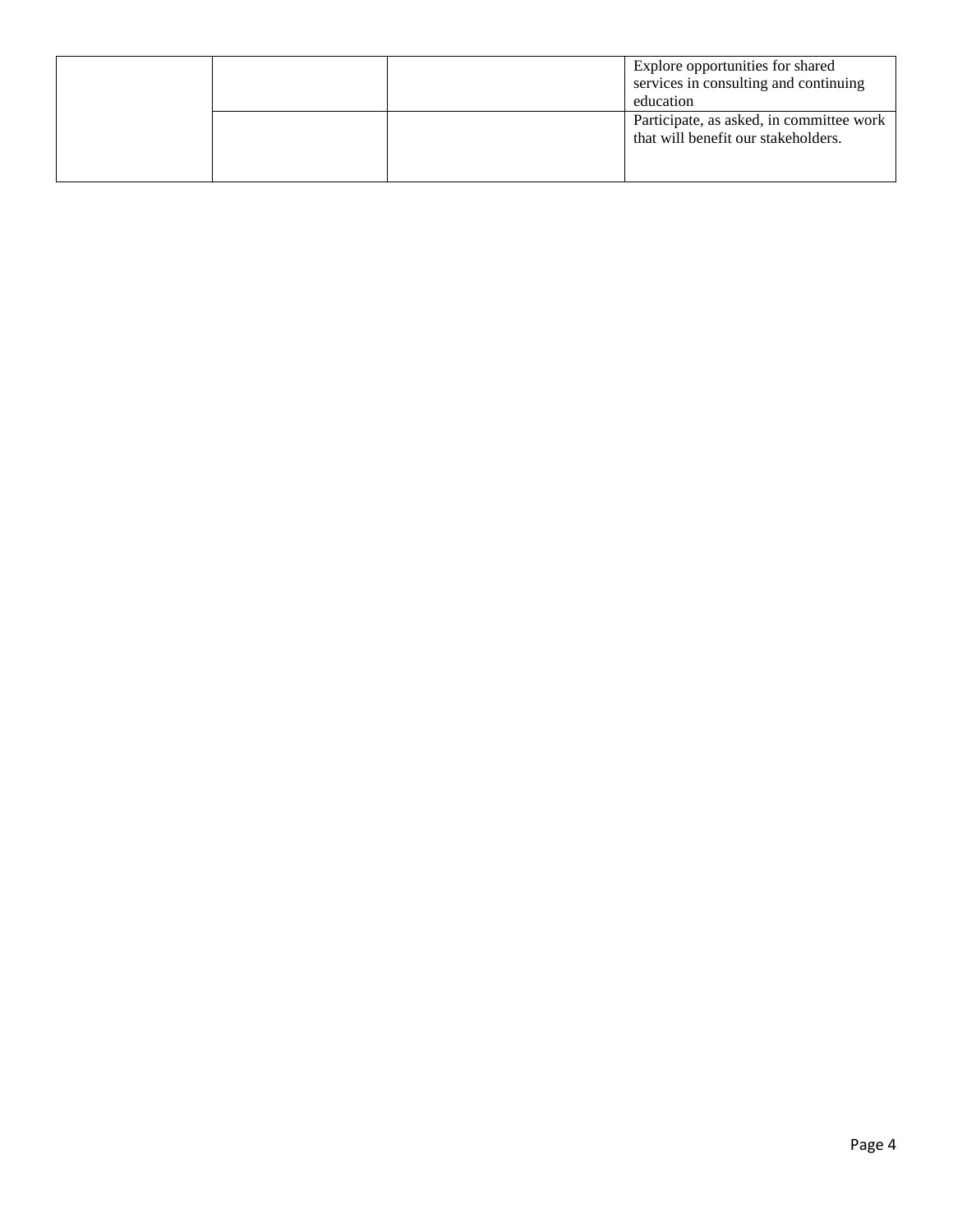**2. BIBLIOGRAPHIC ACCESS:** As a cornerstone of resource sharing, Bibliographic Access services in FY16 will promote:

- The availability of bibliographic support in a variety of methods including cataloging and database maintenance for the SHARE Consortium, cataloging training for SHARE members and statewide support through the Cataloging Maintenance Center.
- Access to digitalized information found in Illinois libraries and at IDA by providing information on formation and content of Metadata.
- A new pilot project that will provide cataloging services to members of three RAILS consortia.

| <b>BIBLIOGRAPHIC ACCESS</b>                       |                                                                                                                                                                            |                                                                                                                                                                                                                                 |                                                                                                                                                                                                        |
|---------------------------------------------------|----------------------------------------------------------------------------------------------------------------------------------------------------------------------------|---------------------------------------------------------------------------------------------------------------------------------------------------------------------------------------------------------------------------------|--------------------------------------------------------------------------------------------------------------------------------------------------------------------------------------------------------|
| <b>Service</b><br><b>Priority</b>                 | Goal                                                                                                                                                                       | Objective                                                                                                                                                                                                                       | <b>Activities</b>                                                                                                                                                                                      |
| <b>Cataloging</b><br>Services for<br><b>SHARE</b> | To provide cataloging Services<br>for SHARE member libraries                                                                                                               | To provide a full level OCLC<br>bibliographic record for the<br><b>SHARE</b> database                                                                                                                                           | Catalog materials and set holdings in<br>OCLC WorldCat. Import bibliographic<br>records into the SHARE database                                                                                        |
|                                                   |                                                                                                                                                                            |                                                                                                                                                                                                                                 | Staff will maintain statistics<br>documenting the number of items<br>cataloged and the libraries for whom<br>they were cataloged                                                                       |
|                                                   |                                                                                                                                                                            | To answer questions concerning<br>seaching/matching, item<br>information, how to find, and<br>statistics, etc. for SHARE member<br>libraries.                                                                                   | Answer emails, answer help tickets and<br>phone calls.                                                                                                                                                 |
|                                                   |                                                                                                                                                                            | To input "on order" bibliographic<br>records and equipment records for<br>member libraries                                                                                                                                      | Input bibliographic records into<br>SHARE based on information from<br>forms and e-mails.                                                                                                              |
|                                                   | To increase usability of the<br>SHARE database by cleaning up<br>duplicate records and incorrect<br>cataloging and maintaining<br>authority files in the SHARE<br>database | User access to information<br>resources will be improved as the<br>result of the SHARE database<br>containing fewer less than full level<br>bibliographic records and fewer<br>duplicate bibliographic and<br>authority records | Identify and merge duplicate<br>bibliographic records found in SHARE<br>database; check for and remove<br>provisional bibliographic records;<br>check for and mark ON THE FLY<br>bibliographic records |
|                                                   |                                                                                                                                                                            |                                                                                                                                                                                                                                 | Import weekly authority record changes<br>and make corrections as necessary                                                                                                                            |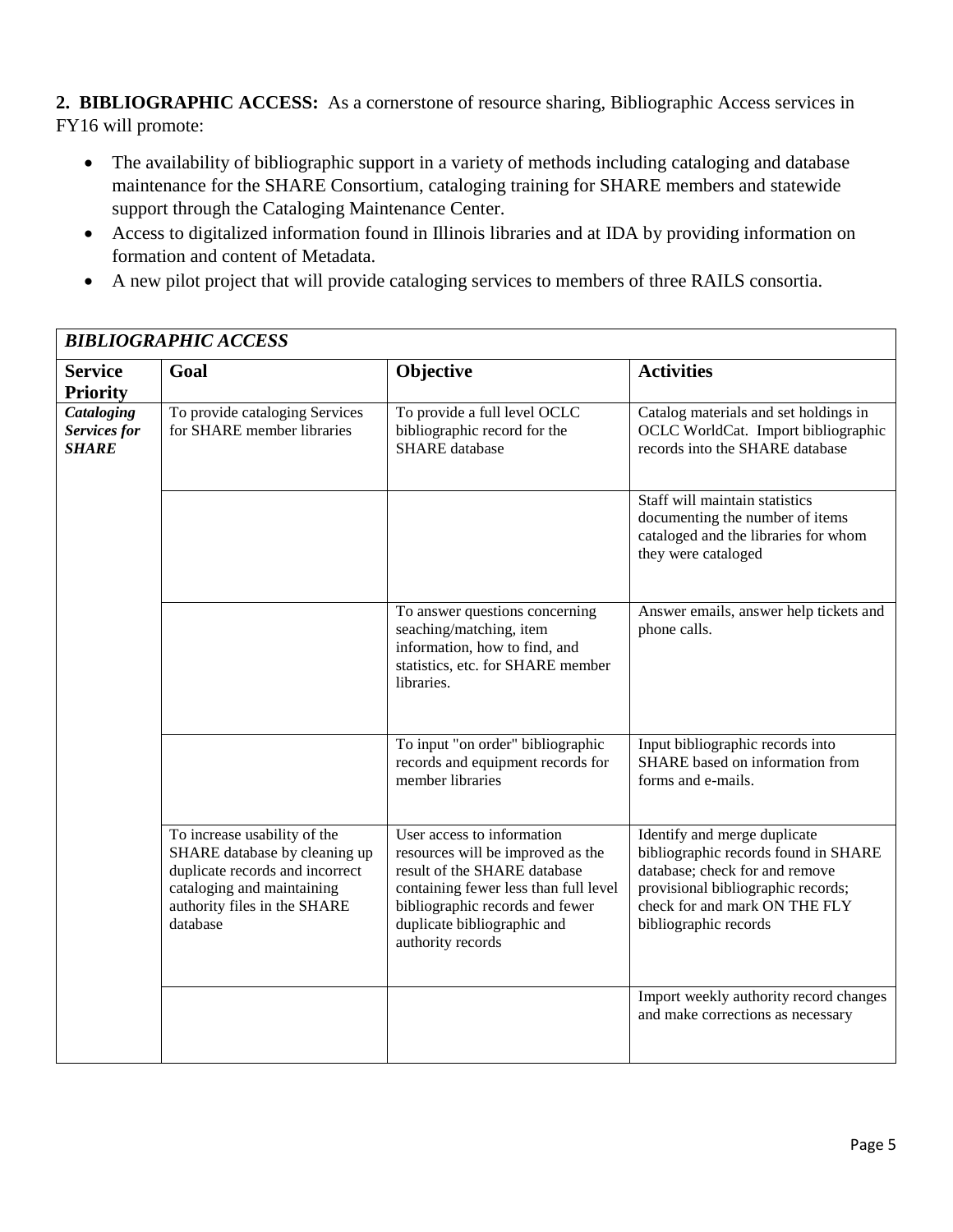|                                                   |                                                                                                                                                                                                                                           |                                                                                                                                                                                                                                | Create and maintain local serial<br>authority records for titles found in<br><b>SHARE</b>                                                                                                                                                                                            |
|---------------------------------------------------|-------------------------------------------------------------------------------------------------------------------------------------------------------------------------------------------------------------------------------------------|--------------------------------------------------------------------------------------------------------------------------------------------------------------------------------------------------------------------------------|--------------------------------------------------------------------------------------------------------------------------------------------------------------------------------------------------------------------------------------------------------------------------------------|
| Cataloging<br><b>Training</b>                     | To increase the understanding<br>and skills in bibliographic<br>services and cataloging for<br>members libraries and to stay<br>current with national, state and<br>local policies such as RDA,<br>AACR2, OCLC and Library of<br>Congress | For "Cataloging" libraries to<br>maintain 15 hours of cataloging<br>continuing education per fiscal year                                                                                                                       | Monthly Cataloging Sessions via<br>Adobe Connect; Monograph<br>Cataloging; Authority/Subject<br>Analysis; OCLC Connexion and other<br>classes                                                                                                                                        |
|                                                   |                                                                                                                                                                                                                                           | For member libraries to correctly<br>search and match to bibliographic<br>records found in the SHARE<br>database based on item in hand or<br>question from patron.                                                             | Monthly Cataloging Sessions; Monthly<br>Chat session; Reports training; and<br>other as needed training                                                                                                                                                                              |
| Cataloging<br><b>Maintenance</b><br><b>Center</b> | To provide cataloging and<br>bibliographic services for the<br>libraries in RAILS and IHLS in<br>order to increase access and<br>encourage resource sharing of<br>information resources found in<br>Illinois libraries                    | User access to information<br>resources will be improved as the<br>result of LLSAP databases<br>containing fewer "less than full<br>level" bibliographic records and<br>fewer duplicate bibliographic and<br>authority records | Identify records that lack OCLC<br>accession numbers in the IHLS<br>SHARE database, and coordinate with<br>the holding libraries in order to find full<br>level OCLC records, import into the<br>SHARE database and delete the older<br>record.                                      |
|                                                   |                                                                                                                                                                                                                                           |                                                                                                                                                                                                                                | Provide full level OCLC records for<br>substandard local records from the<br>RAILS PrairieCat database---<br>requesting physical items when<br>necessary in order to identify or<br>upgrade corresponding OCLC records--<br>-to PrairieCat staff for importation into<br>PrairieCat. |
|                                                   |                                                                                                                                                                                                                                           |                                                                                                                                                                                                                                | Identify and merge duplicate<br>bibliographic and authority records in<br>the SHARE database                                                                                                                                                                                         |
|                                                   |                                                                                                                                                                                                                                           |                                                                                                                                                                                                                                | SHARE will maintain quarterly<br>spreadsheets documenting the number<br>of bibliographic records upgraded and<br>for whom, and the number of duplicate<br>bibliographic and authority records<br>merged in the SHARE database                                                        |
|                                                   |                                                                                                                                                                                                                                           | User access to Illinois libraries'<br>special collections will be<br>established via CMC cataloging of<br>these resources                                                                                                      | Continue to publicize this service via<br>the IHLS web site and contacts with<br>Illinois LLSAP staff and current<br>service recipients.                                                                                                                                             |
|                                                   |                                                                                                                                                                                                                                           |                                                                                                                                                                                                                                | Use system courier service and ILDS<br>for transport of special collections<br>materials to and from the CMC                                                                                                                                                                         |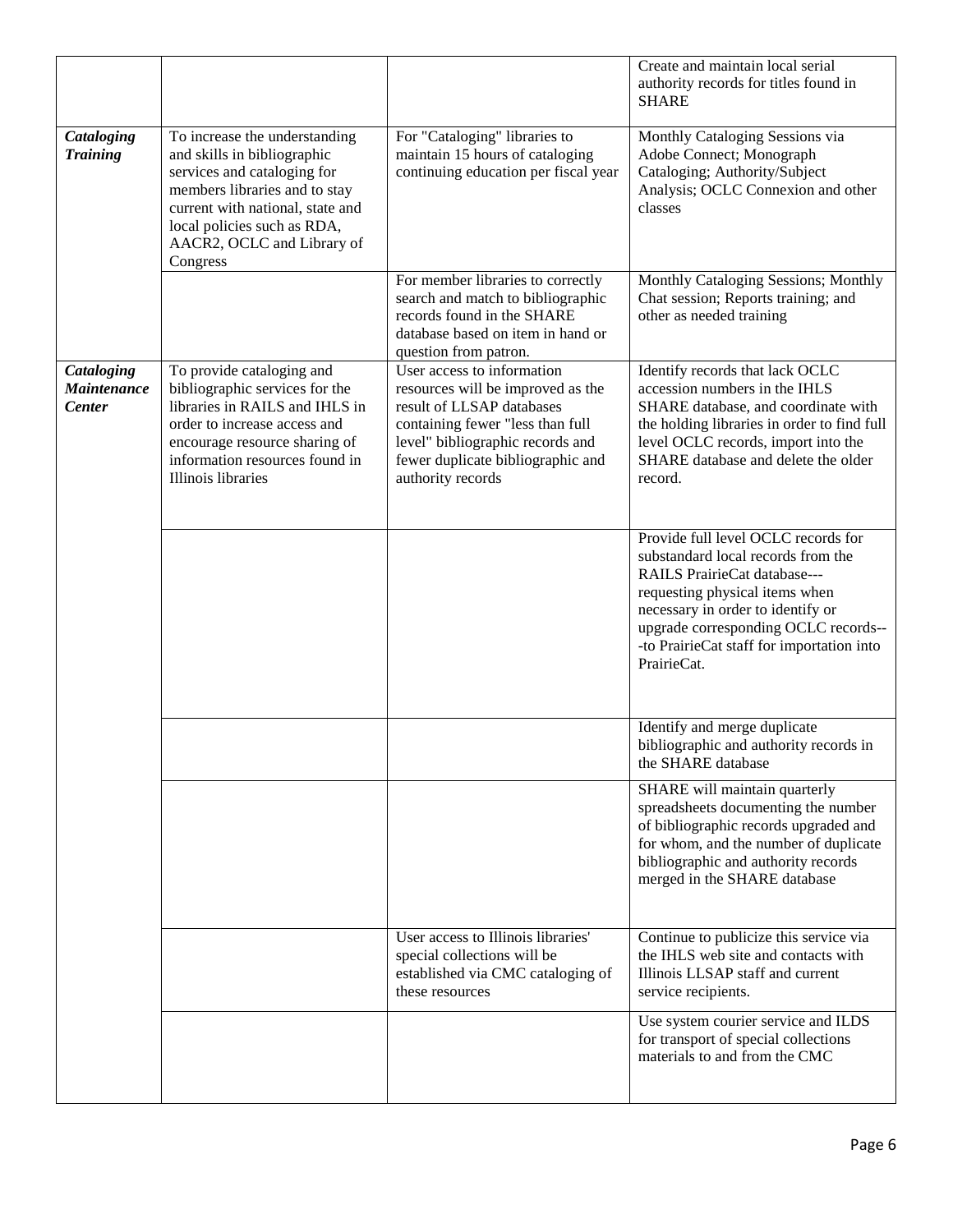|                         |                                                                                                                                                                |                                                                                                                  | Travel to libraries to catalog materials<br>too fragile or unique for transport via<br>courier.                                                                                                         |
|-------------------------|----------------------------------------------------------------------------------------------------------------------------------------------------------------|------------------------------------------------------------------------------------------------------------------|---------------------------------------------------------------------------------------------------------------------------------------------------------------------------------------------------------|
|                         |                                                                                                                                                                |                                                                                                                  | Catalog materials and set holdings in<br>OCLC WorldCat and supply RAILS<br>LLSAP staff with the resultant<br>bibliographic records. CMC staff will<br>import the resultant records into<br><b>SHARE</b> |
|                         |                                                                                                                                                                |                                                                                                                  | Staff will maintain statistics<br>documenting the number of items<br>cataloged and the libraries for whom<br>they were cataloged.                                                                       |
|                         |                                                                                                                                                                | Contribute at least 100 name or<br>uniform title authority records to<br>the Library of Congress<br>Authorities. | IHLS catalogers will submit works<br>requiring new name and/or uniform<br>title authority records to NACO trained<br>CMC staff.                                                                         |
|                         |                                                                                                                                                                |                                                                                                                  | Staff will create and distribute authority<br>records via OCLC Connexion and,<br>when necessary, supply the resultant<br>records to LLSAP staff for importation.                                        |
|                         |                                                                                                                                                                |                                                                                                                  | Staff will maintain statistics<br>documenting authority record creation.                                                                                                                                |
|                         | To support access to digitalized<br>information found in Illinois<br>libraries and at IDA by providing<br>information on formation and<br>content of metadata. | User access to digitalized<br>information will be established by<br>CMC providing metadata for these<br>items.   | Publicize this service via the IHLS web<br>site and contacts with Illinois LLSAP<br>staff and current service recipients.                                                                               |
|                         |                                                                                                                                                                |                                                                                                                  | Work with the library to determine<br>what information is needed for<br>metadata, where metadata and digital<br>images will reside, and create the<br>metadata if necessary                             |
|                         |                                                                                                                                                                |                                                                                                                  | Staff will maintain statistics<br>documenting the number of items for<br>which metadata was created and the<br>library for whom the metadata was<br>created.                                            |
| Cataloging<br>for RAILS | To provide cataloging services<br>for Magic, PrairieCat, and RSA<br>LLSAPS.                                                                                    | To provide a full level OCLC<br>bibliographic record for the LLSAP<br>database                                   | Catalog materials and set holdings in<br><b>OCLC</b> WorldCat and supply RAILS<br>LLSAP staff with the resultant<br>bibliographic records.                                                              |
|                         |                                                                                                                                                                |                                                                                                                  | Staff will maintain statistics<br>documenting the number of items<br>cataloged and the libraries for whom<br>they were cataloged.                                                                       |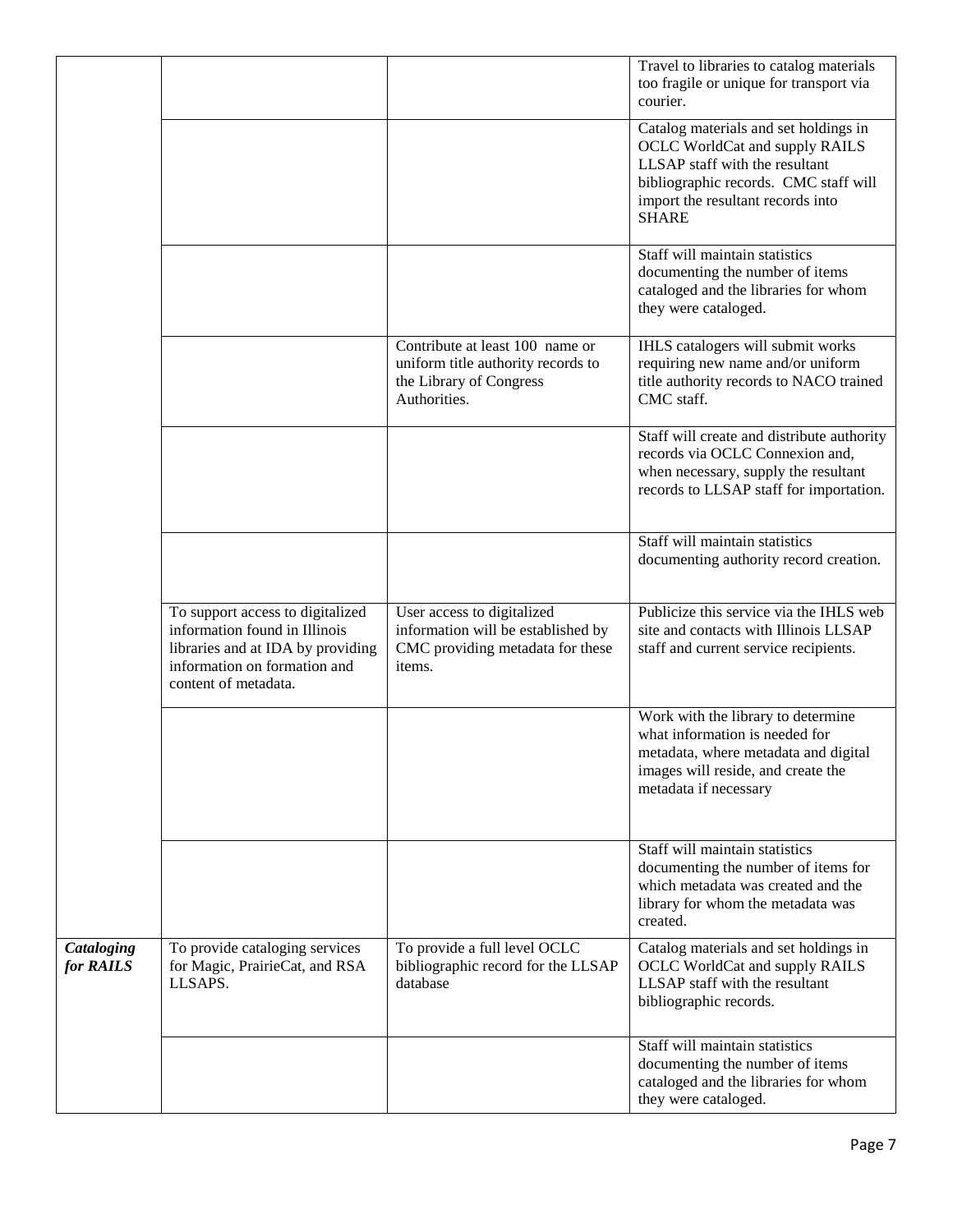|                                        |                                                                                                                             | To provide support for the LLSAP<br>cataloging staff                                             | Maintain contact with the different<br>LLSAP staff members to ensure that<br>local cataloging standards are met. |
|----------------------------------------|-----------------------------------------------------------------------------------------------------------------------------|--------------------------------------------------------------------------------------------------|------------------------------------------------------------------------------------------------------------------|
| TMQ (The<br><b>MARC</b> of<br>Quality) | Improve the quality of the<br>SHARE database, thus<br>improving user access to<br>information resources                     | Analyze reports from TMQ and<br>anticipate decreases in error rates.                             | Identify and merge duplicate<br>bibliographic records in the SHARE<br>database.                                  |
|                                        |                                                                                                                             |                                                                                                  | Make corrections to bibliographic<br>records as found on reports from TMQ                                        |
|                                        | OCLC WorldCat holdings for<br>member libraries are updated in a<br>timely manner, which should<br>increase resource sharing | To keep a statistical count of how<br>many holding records are added to<br>and deleted from OCLC | Maintain spreadsheets documenting the<br>number of WorldCat holdings altered,<br>as reported by WorldCat.        |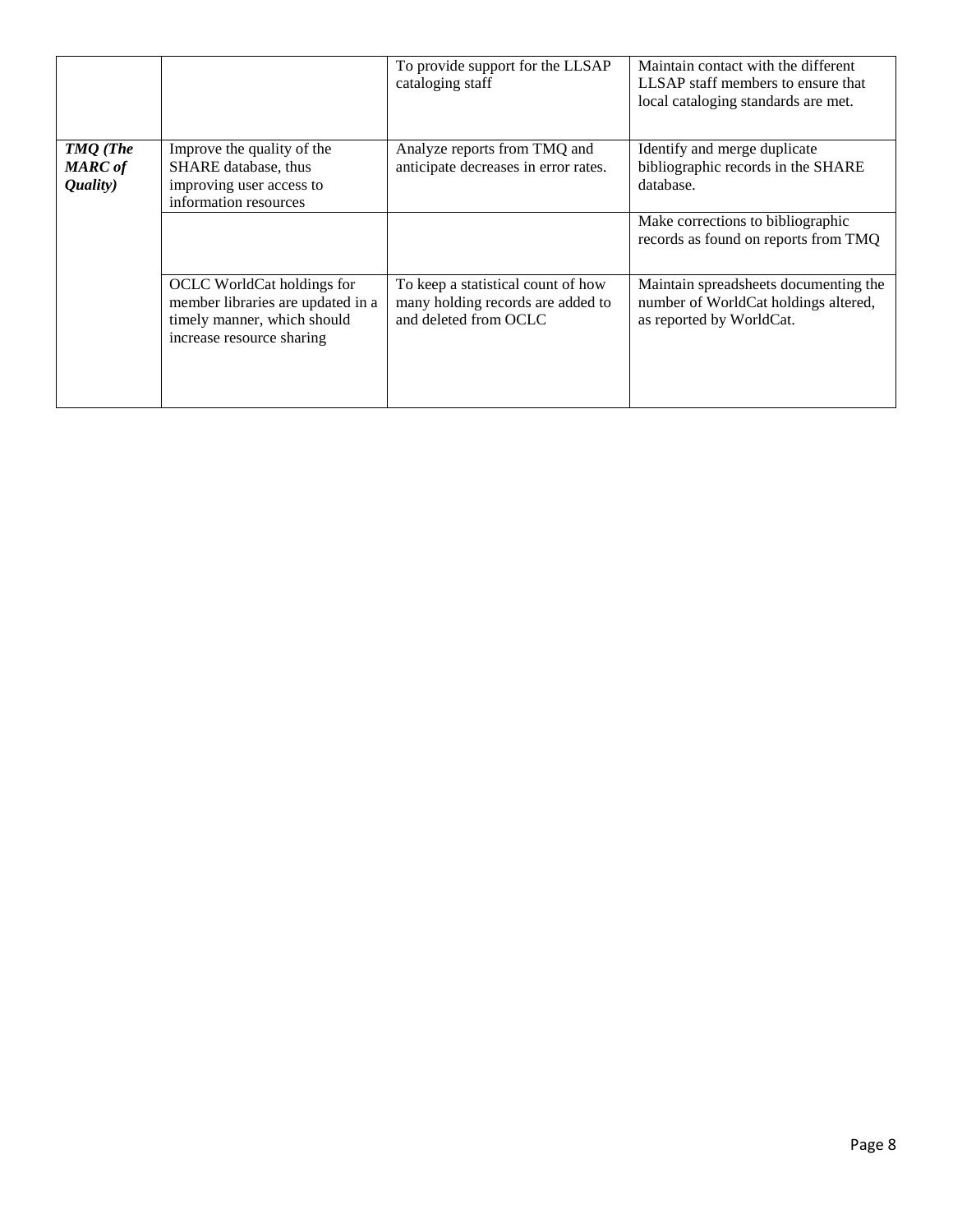## **3. RESOURCE SHARING:** RESOURCE SHARING efforts during FY16 will:

- Highlight the focus on full participation in resource sharing within the revised system standards.
- Make a system-wide effort to use multiple channels of communications and formats of continuing education to ensure libraries are familiar with the revised ILLINET Interlibrary Loan Code.
- Continue the development of our LLSAP through the promotion of the DREAM Grant. Of particular focus will be a concerted effort to raise awareness and participation among our school district members. Additionally, the work to bring transitional members to the point of going live on SHARE will involve a significant amount of staff time and attention.
- Continue to enhance and improve services for existing LLSAP members through attention to current practices and policies and being alert to opportunities for improvement that might present themselves during the fiscal year.
- Research and review eResources that would be beneficial to our stakeholders. E-Resources that are adopted for system use will be promoted throughout the system with the expectation of increased participation.

| <b>RESOURCE SHARING</b>           |                                                                                |                                   |                                                                                                                                |  |
|-----------------------------------|--------------------------------------------------------------------------------|-----------------------------------|--------------------------------------------------------------------------------------------------------------------------------|--|
| <b>Service</b><br><b>Priority</b> | Goal                                                                           | Objective                         | <b>Activities</b>                                                                                                              |  |
| <b>LLSAP</b><br>(SHARE)           | Provide an<br>innovative resource<br>discovery, sharing<br>and delivery system | <b>Encourage Resource Sharing</b> | Monitor SHARE policy and protocol compliance<br>and coordinate those policies with IHLS policies<br>regarding resource sharing |  |
|                                   |                                                                                |                                   | Assist member libraries in promoting their<br>participation in reciprocal borrowing within IHLS<br>and statewide               |  |
|                                   |                                                                                |                                   | Maintain non-resident borrower card purchase<br>locations on the IHLS Website                                                  |  |
|                                   |                                                                                |                                   | Promote the resource sharing capabilities of the<br>LLSAP to all member libraries                                              |  |
|                                   |                                                                                |                                   | Support patron initiated interlibrary loan for LLSAP<br>members                                                                |  |
|                                   |                                                                                |                                   | Provide training on how to effectively use tools for<br>interlibrary loan beyond the LLSAP using OCLC<br>WorldShare            |  |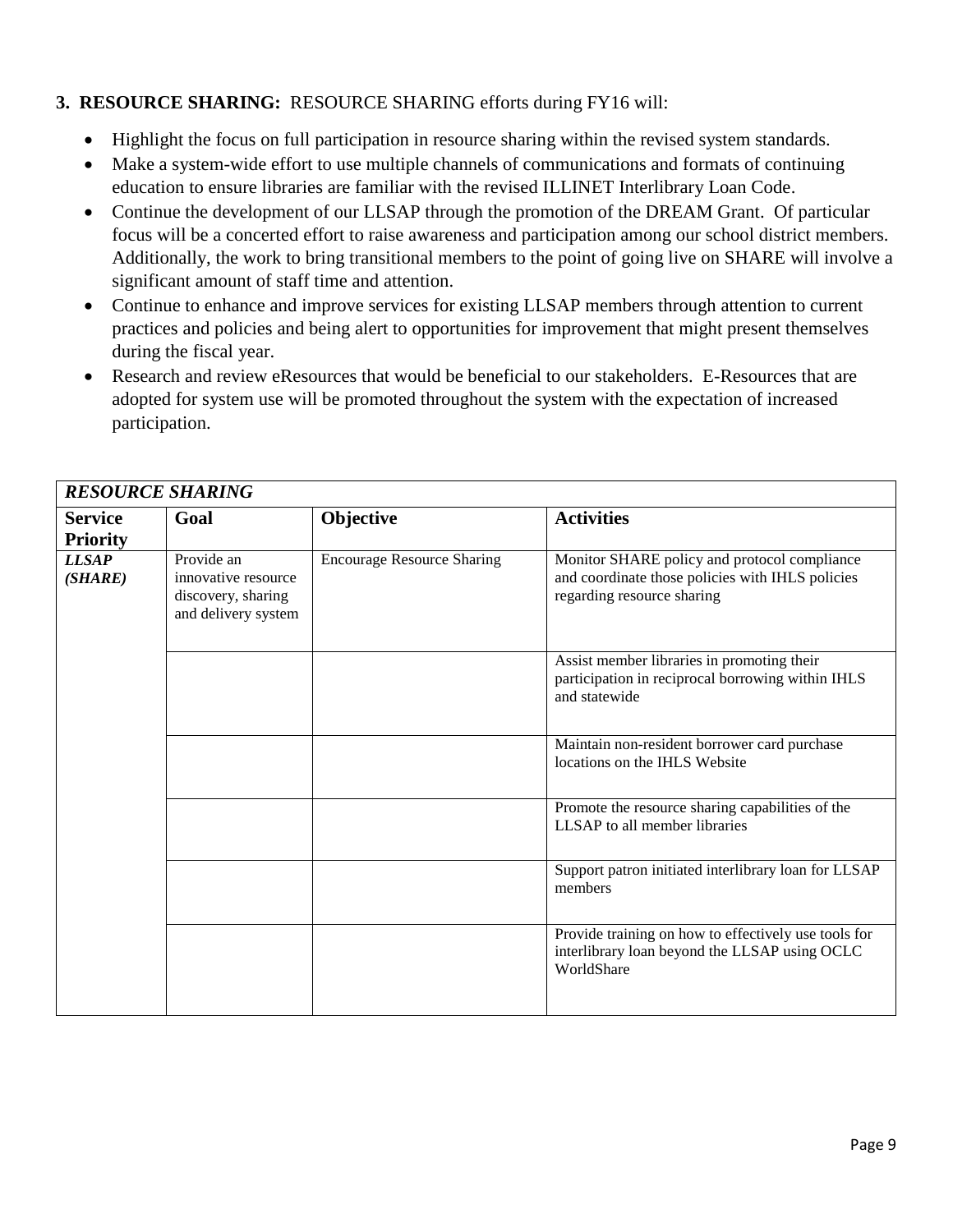|  |                                                                                                       | Utilize training on the SHARE Polaris platform for<br>all available modules across a variety of delivery<br>methods. When appropriate, interlibrary loan,<br>reciprocal borrowing and reciprocal access as well as<br>copyright will be addressed.                                |
|--|-------------------------------------------------------------------------------------------------------|-----------------------------------------------------------------------------------------------------------------------------------------------------------------------------------------------------------------------------------------------------------------------------------|
|  |                                                                                                       | Monitor the progress of member agencies in<br>adopting the recommendations of the revisions in<br>delivery and ILL policies and processes.                                                                                                                                        |
|  |                                                                                                       | Explore the cost and capability of interoperability<br>with libraries independent of the LLSAPs.                                                                                                                                                                                  |
|  | Provide a framework for members<br>to participate in a state-of-the-art<br>integrated library system. | Act as legal and financial authority for SHARE                                                                                                                                                                                                                                    |
|  |                                                                                                       | Manage the SHARE investment account                                                                                                                                                                                                                                               |
|  |                                                                                                       | Continue to evaluate current LLSAP policies and the<br>development of uniform policies for SHARE with<br>the SHARE Executive Committee. Analyze trends<br>in data and in the library marketplace to determine<br>opportunities for changes and enhancements of<br>LLSAP services. |
|  |                                                                                                       | Apply for appropriate grants to provide<br>enhancements to the SHARE catalog                                                                                                                                                                                                      |
|  |                                                                                                       | Employ a variety of instructional methods to allow<br>SHARE members to work effectively and efficiently<br>with the ILS, and other shared databases.                                                                                                                              |
|  |                                                                                                       | Assist with the migration of libraries who do not<br>wish to continue to participate in the SHARE<br>LLSAP.                                                                                                                                                                       |
|  |                                                                                                       | Support the SHARE Helpdesk to track concerns and<br>technical issues with the ILS                                                                                                                                                                                                 |
|  |                                                                                                       | Continue the development and enhancement of the<br>SHARE website to meet the informational and<br>training needs of the IHLS libraries. Provide<br>software and technical support for members of the<br>LLSAP.                                                                    |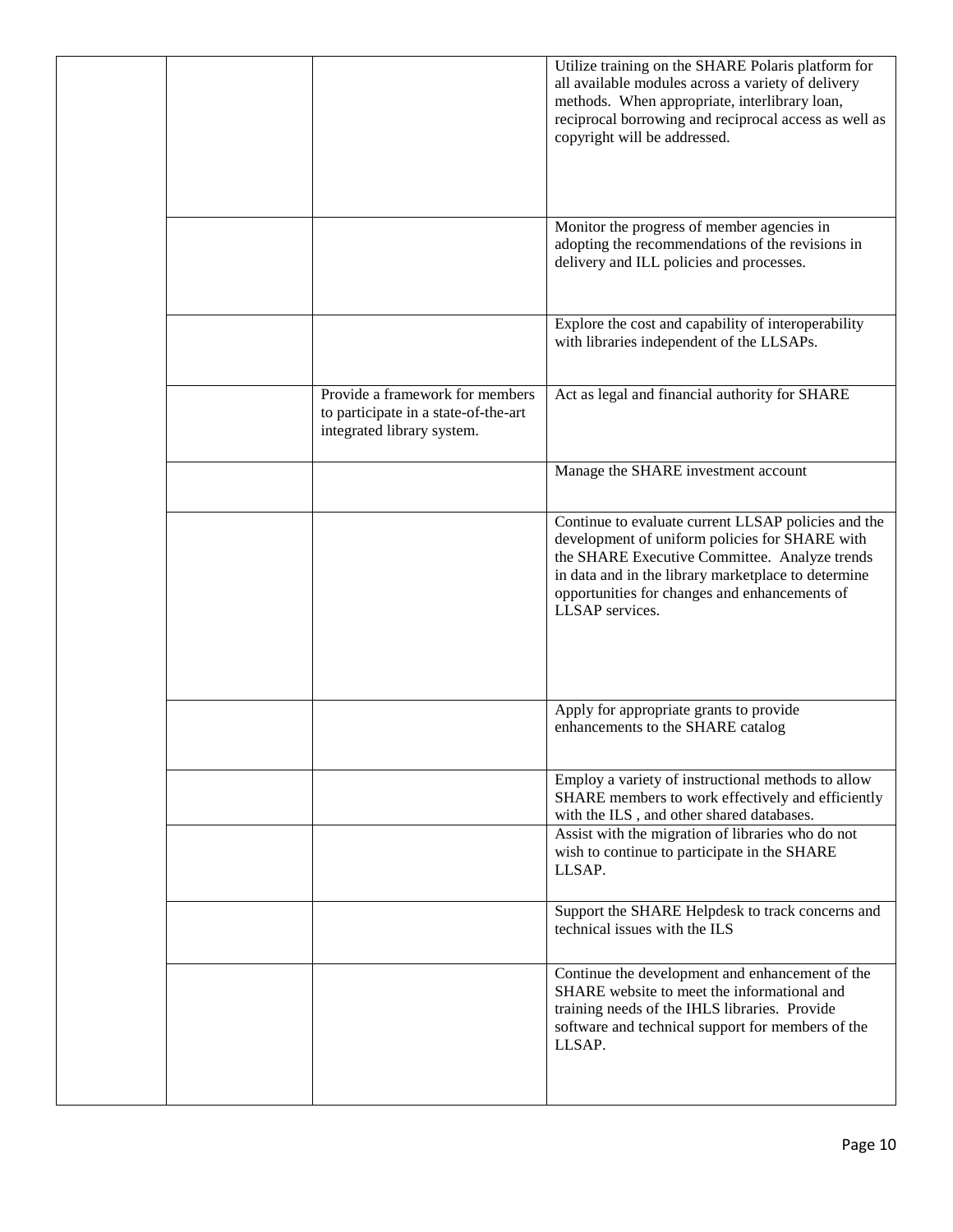| <b>LLSAP</b><br>Development             | Increase members<br>participating in<br><b>SHARE</b>                         | Continue to promote the growth of<br>SHARE through the DREAM<br>Grant opportunity.                                                                           | Libraries will continue to be made aware of the grant<br>opportunity in conjunction with the focus on full<br>participation in Resource Sharing.                                                                         |
|-----------------------------------------|------------------------------------------------------------------------------|--------------------------------------------------------------------------------------------------------------------------------------------------------------|--------------------------------------------------------------------------------------------------------------------------------------------------------------------------------------------------------------------------|
| <b>Interlibrary</b><br><b>Loan Code</b> | Increase familiarity<br>and compliance<br>with the Interlibrary<br>Loan Code | Provide educational opportunities<br>for member agencies to learn the<br>implications of the revised ILL<br>Code.                                            | Online and in person formats will be used to reach<br>out and train our multi-type membership,\.                                                                                                                         |
|                                         |                                                                              | Monitor the progress of member<br>agencies in adopting the<br>recommendations of the revisions<br>in the ILL Code.                                           | SHARE Circulation & Resource Sharing staff will<br>maintain regular contact with member libraries to<br>help ensure understanding and compliance with the<br>ILL Code.                                                   |
| eResources                              | Increase familiarity<br>with and utilization<br>of eResources.               | Increase use of eResources in<br><b>SHARE</b> member libraries<br>including (but not limited to)<br>eRead Illinois, eMagazines and<br>third-party databases. | Contact various eResource providers to obtain<br>quotes and information about their services to<br>provide to member libraries, via posting on the<br>SHARE website and email messages.                                  |
|                                         |                                                                              |                                                                                                                                                              | Provide on-site assistance to library staff on use of<br>eResources, who will, in turn, provide training to<br>their patrons.                                                                                            |
|                                         |                                                                              |                                                                                                                                                              | Create training videos and materials for member<br>library use.                                                                                                                                                          |
|                                         |                                                                              |                                                                                                                                                              | Work on integrating eResources with Polaris, to<br>facilitate ease of patron use of eResources.                                                                                                                          |
|                                         |                                                                              |                                                                                                                                                              | Develop an eResource Committee to review<br>products, policies, and practices. The committee<br>will be populated by representatives of the SHARE<br>governing organization, SHARE member libraries,<br>and SHARE staff. |
|                                         |                                                                              |                                                                                                                                                              | Develop consortia for the purpose of sharing<br>electronic resources, as appropriate to meet the needs<br>of interested library members and their patrons.                                                               |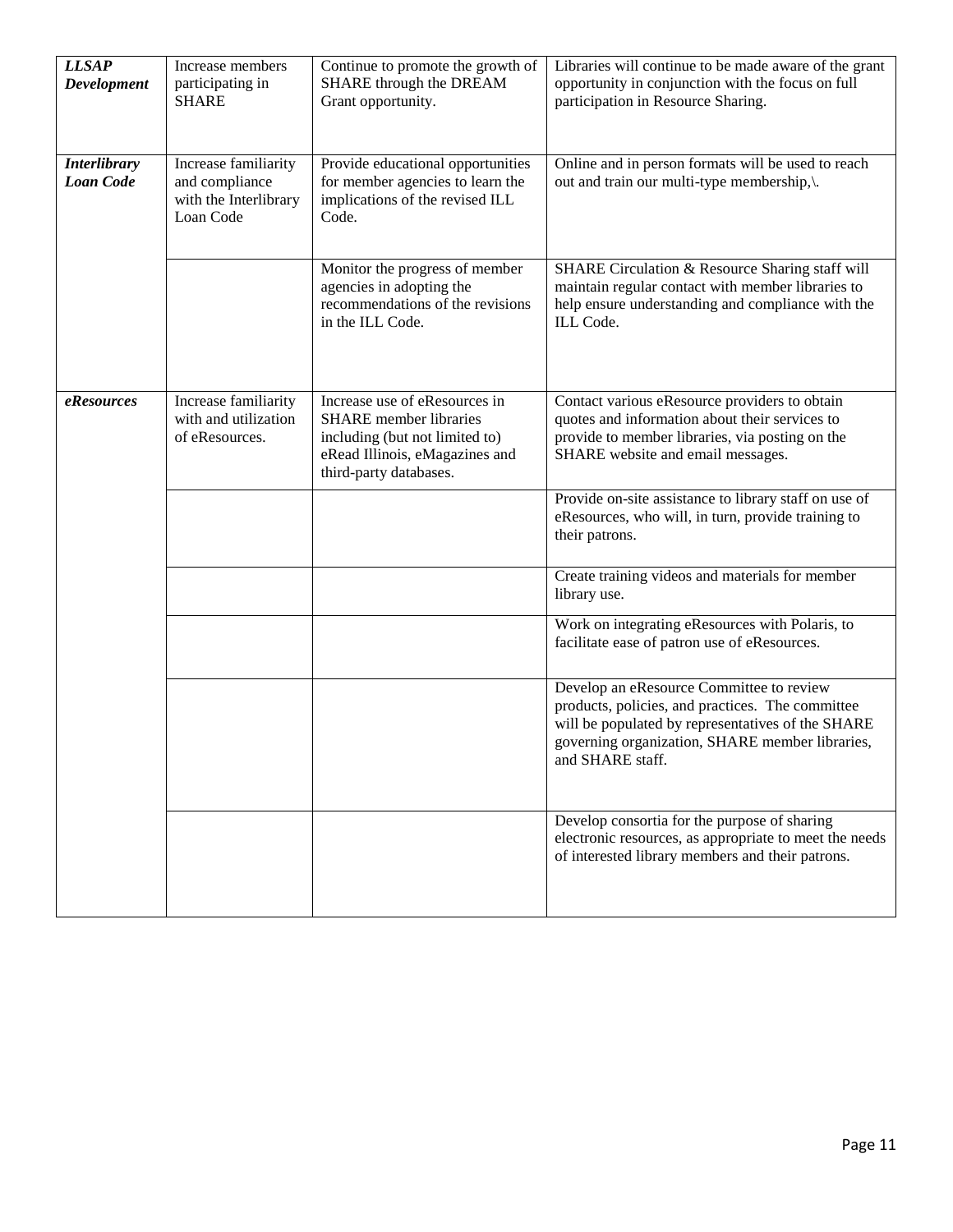**4. CONSULTING AND CE:** The value of consulting and continuing education opportunities have been voiced loud and clear by our members for the past four years. As these services begin to grow back, efforts will be designed to:

- Hit the target of site visits to 20% of our member libraries (108 agencies). Agencies would include public libraries with new directors, struggling school districts and responses to specific invitations from library agencies who would like assistance with understanding and complying with State Statutes and Administrative Rules as well as system bylaws, policies and services.
- Support training on the revisions of the ILLINET Interlibrary Loan Code.
- Continue the development on an annual IHLS Member Day.
- Craft no-cost or cost-recovery continuing education opportunities for our members that comply with ISL directives.
- Encourage member awareness of and participation in regional, statewide and national professional development opportunities as they present themselves.

|                                   | <b>CONSULTING AND CE</b>                                                                      |                                                                                                                                                                                                                                             |                                                                                                                                                                                                                                                           |  |
|-----------------------------------|-----------------------------------------------------------------------------------------------|---------------------------------------------------------------------------------------------------------------------------------------------------------------------------------------------------------------------------------------------|-----------------------------------------------------------------------------------------------------------------------------------------------------------------------------------------------------------------------------------------------------------|--|
| <b>Service</b><br><b>Priority</b> | Goal                                                                                          | Objective                                                                                                                                                                                                                                   | <b>Activities</b>                                                                                                                                                                                                                                         |  |
| Consulting<br><b>Services</b>     | To be responsive to<br>the expressed needs of<br>member libraries for<br>consulting services. | Visits to 20% of IHLS Libraries. 108 of<br>the 540 IHLS Libraries will be visited in<br><b>FY16</b>                                                                                                                                         | Priority visits will be to new directors of<br>public libraries, libraries interested in the<br>DREAM grant and at-risk schools                                                                                                                           |  |
|                                   |                                                                                               |                                                                                                                                                                                                                                             | Site visits will also be scheduled with libraries<br>that express specific needs, eg: A<br>presentation for a board or administrators on a<br>specific topic.                                                                                             |  |
|                                   |                                                                                               |                                                                                                                                                                                                                                             | System Staff will also be available to work<br>with local special interest groups.                                                                                                                                                                        |  |
| Continuing<br>Education           | To provide continuing<br>education<br>opportunities as<br>allowed by ISL<br>directive.        | Provision and identification of<br>opportunities that will assist member<br>libraries in understanding and complying<br>with applicable State statutes and<br>administrative rules; and with the<br>system's bylaws, policies and services. | Particular focus will be made in FY 16 on the<br>revision of system standards and the ILLINET<br>Interlibrary Loan Code. A variety of<br>educational opportunities will be offered to<br>ensure the information is disseminated as<br>widely as possible. |  |
|                                   |                                                                                               |                                                                                                                                                                                                                                             | Implementation of the 2nd Annual Member<br>Day                                                                                                                                                                                                            |  |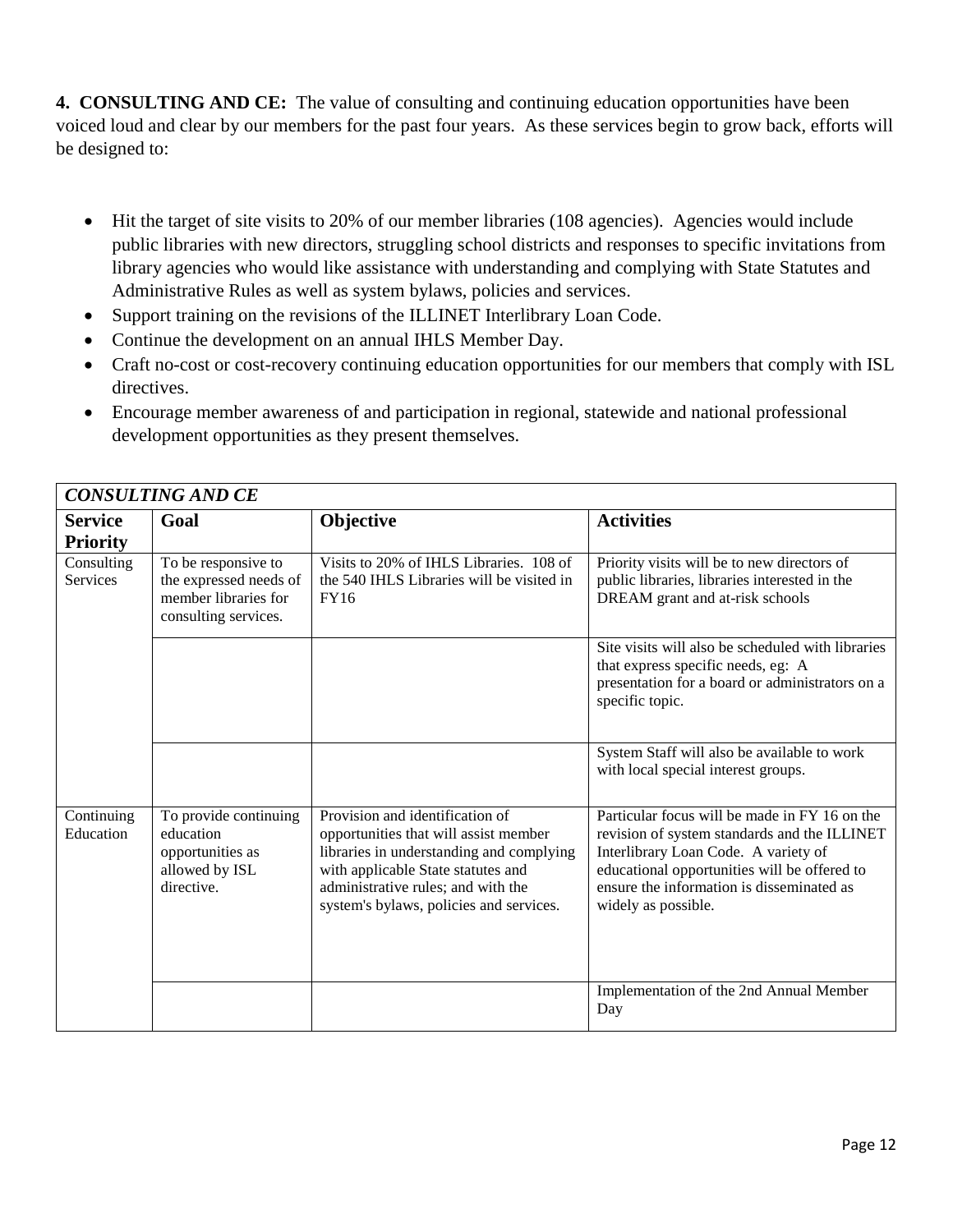|  |  | The development of annual HR workshops to<br>increase the knowledge of employment law<br>for our members. These will be offered in<br>multiple formats.                                   |
|--|--|-------------------------------------------------------------------------------------------------------------------------------------------------------------------------------------------|
|  |  | IHLS Staff will actively promote continuing<br>education offered by the Illinois State Library,<br>The Illinois Library Association and the<br>Illinois School Library Media Association. |
|  |  | Through available communication tools,<br>IHLS will share information regarding<br>appropriate continuing education<br>opportunities that would be of interest to our<br>members.         |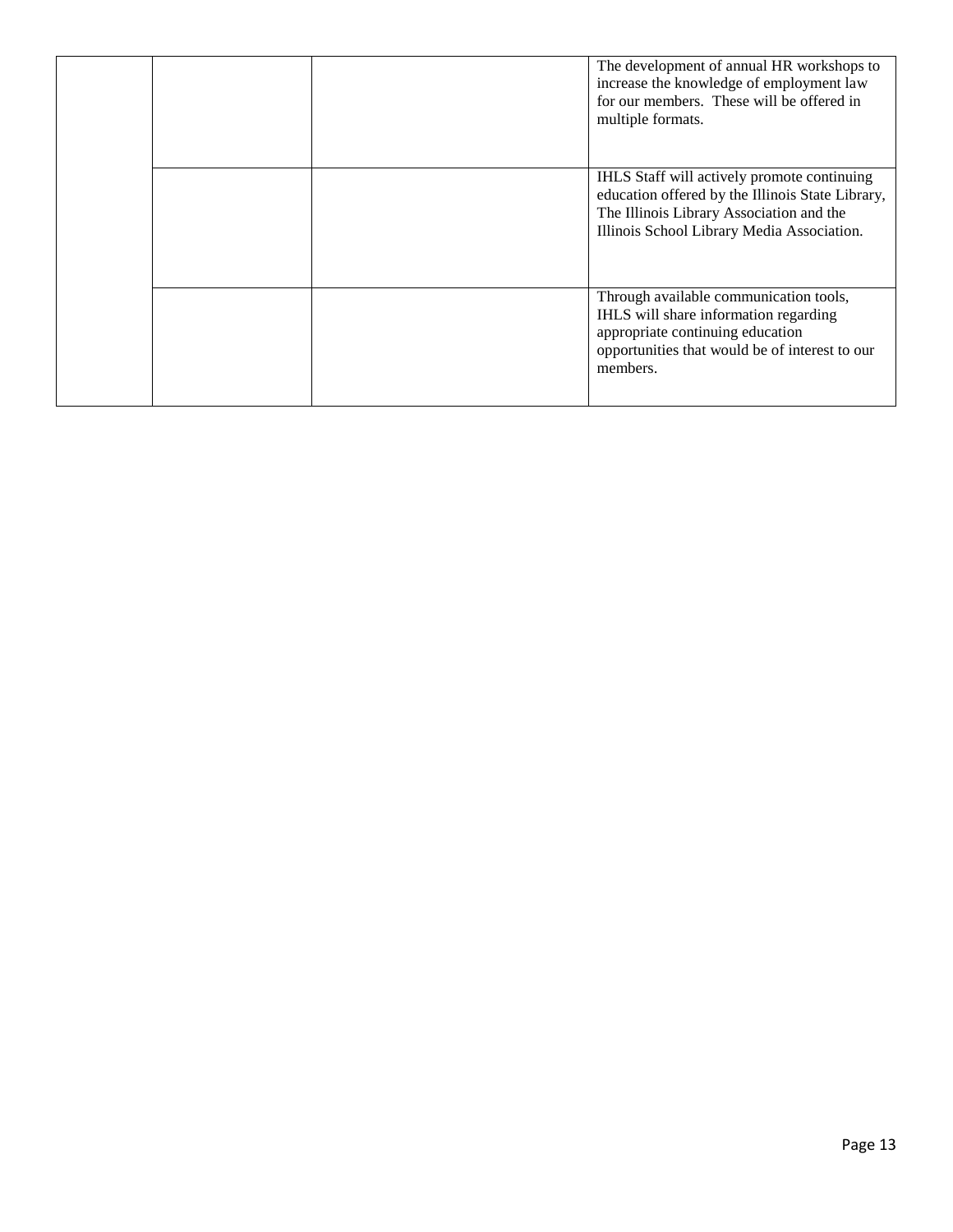**5. DELIVERY:** The focus of delivery services offered by the Illinois Heartland Library System in FY 16 will include:

- Compliance with the recommendations of the Illinois Statewide Delivery Committee.
- The availability of 5 day a week delivery using zoned routes and SHARE software.
- A revised web presence.
- A help desk designed to provide responsive customer service.

| <b>Service</b>  | Goal                                                                                                       | Objective                                                                              | <b>Activities</b>                                                                                                                                                                   |
|-----------------|------------------------------------------------------------------------------------------------------------|----------------------------------------------------------------------------------------|-------------------------------------------------------------------------------------------------------------------------------------------------------------------------------------|
| <b>Priority</b> |                                                                                                            |                                                                                        |                                                                                                                                                                                     |
|                 | Efficient provision of delivery<br>services designed to support<br>resource sharing among IHLS<br>members. | To comply with<br>recommendations put forth by<br>the Statewide delivery<br>committee. | IHLS Staff will monitor compliance progress<br>on an ongoing basis.                                                                                                                 |
|                 |                                                                                                            | To make 5 day a week delivery<br>available to our libraries.<br>(SMART Delivery)       | Zone libraries in each of the hubs to enable<br>libraries to be added or deleted from a route<br>depending on need.                                                                 |
|                 |                                                                                                            |                                                                                        | Use SHARE software to generate reports that<br>will support SMART delivery.                                                                                                         |
|                 |                                                                                                            | To ensure the process moves in<br>a timely fashion                                     | Hire second shift dedicated sorters.                                                                                                                                                |
|                 |                                                                                                            | To develop Community<br><b>Concept Partners</b>                                        | Identify and develop 10 Community concept<br>partners.                                                                                                                              |
|                 |                                                                                                            |                                                                                        | Solicit early adopters for the project.                                                                                                                                             |
|                 |                                                                                                            | To support a delivery help desk                                                        | Concerns submitted to the help desk with be<br>dealt with by delivery staff in a timely<br>manner.                                                                                  |
|                 |                                                                                                            | To evaluate our service and<br>determine areas of improvement<br>and focus.            | Administer an annual delivery survey.                                                                                                                                               |
|                 |                                                                                                            | To quantify the impact of the<br>delivery service                                      | Conduct delivery item counts at regular<br>intervals, using SHARE software, and<br>manually counted items for non-SHARE<br>members                                                  |
|                 | Provision of accurate<br>information and educational<br>tools to support delivery.                         | To revise the delivery section of<br>the IHLS website.                                 | Delivery section will be revised to include<br>training videos that will be created to explain<br>all aspects of delivery---from packing a tub to<br>filling out a label correctly. |
|                 |                                                                                                            | To provide continuing<br>education on delivery.                                        | Visits within each hub to libraries with new<br>directors and/or new ILL staff.                                                                                                     |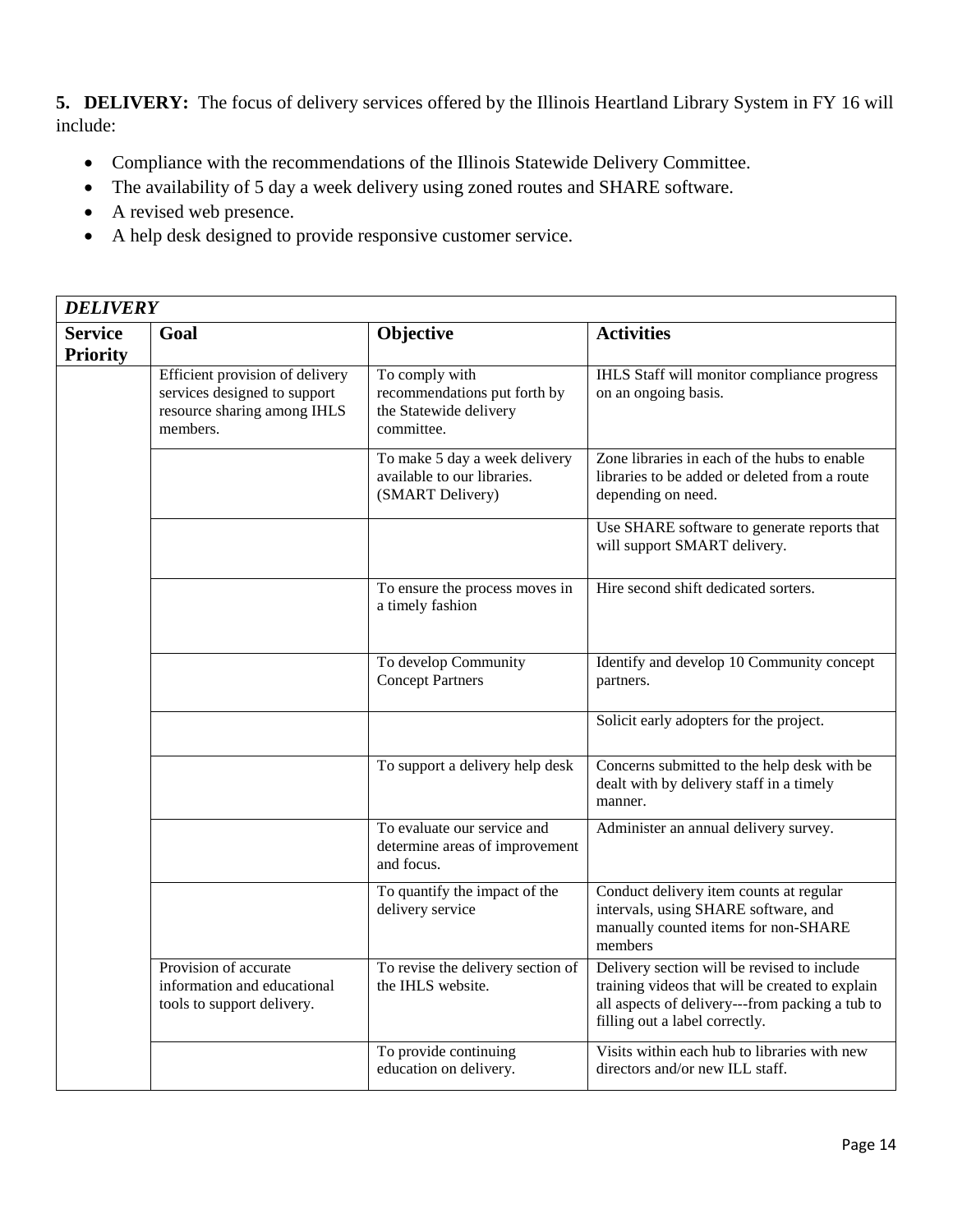**6. ILLINOIS MACHINE SUBLENDING AGENCY:** In FY16, the Illinois Machine Sublending Agency (IMSA) will:

- Serve all persons eligible for service within the State of Illinois
- Accept custodial responsibility for all audio players and accessories assigned to them.
- Support Braille and Audio Reading Download Services (BARD).
- Act as Outreach Provider in the southern part of the state.

| <b>IMSA</b>                       |                                                                                                                                                                                                                                                                                                                                                           |                                                                                                                                                                                                                                                |                                                                                                                                                                                                           |  |
|-----------------------------------|-----------------------------------------------------------------------------------------------------------------------------------------------------------------------------------------------------------------------------------------------------------------------------------------------------------------------------------------------------------|------------------------------------------------------------------------------------------------------------------------------------------------------------------------------------------------------------------------------------------------|-----------------------------------------------------------------------------------------------------------------------------------------------------------------------------------------------------------|--|
| <b>Service</b><br><b>Priority</b> | Goal                                                                                                                                                                                                                                                                                                                                                      | Objective                                                                                                                                                                                                                                      | <b>Activities</b>                                                                                                                                                                                         |  |
|                                   | IMSA will serve all persons eligible<br>for service within the state of Illinois<br>as stipulated in the Lending Agency<br>Service Agreement for Sound<br>Reproducers and Other Reading<br>Equipment (NLM 9.5). This is also in<br>accordance with RSG Section 1,<br>"Provision of Services;" and Section<br>2, "Resource Development and<br>Management." | To comply with "Lending<br>Agency Service Agreement for<br>Sound Reproducers and Other<br>Reading Equipment" from the<br>National Library Service (NLM<br>$5.8$ ).                                                                             | IMSA will maintain regular business<br>hours and provide service 40 hours per<br>week as stipulated in RSG 1.5.b.                                                                                         |  |
|                                   |                                                                                                                                                                                                                                                                                                                                                           | IMSA will accept custodial<br>responsibility for all audio<br>players and accessories assigned<br>to them as stipulated in NLM 5.8.                                                                                                            | IMSA will inspect and clean all<br>returned equipment; perform minor<br>equipment repairs; send items requiring<br>more extensive repair to Telephone<br>Pioneers or to the manufacturer for<br>warranty. |  |
|                                   |                                                                                                                                                                                                                                                                                                                                                           |                                                                                                                                                                                                                                                | IMSA staff will clean and prepare for<br>circulation, all returned playback<br>equipment and accessories that are<br>deemed to be in good working order<br>and return them to available inventory.        |  |
|                                   |                                                                                                                                                                                                                                                                                                                                                           |                                                                                                                                                                                                                                                | IMSA will seek assistance, advice<br>and/or training from NLS, ISLTBBS,<br>Telephone Pioneers or other appropriate<br>group to ensure proper care and<br>cleaning of playback equipment.                  |  |
|                                   |                                                                                                                                                                                                                                                                                                                                                           | IMSA will maintain inventory<br>control over all sound<br>reproducers and other reading<br>equipment assigned to it and will<br>provide statistics and reports with<br>reasonable promptness as<br>required in the MLA agreement<br>(NLM 5.8). | To keep machine and equipment<br>records accurate and current in the<br>KLAS system for efficient access and<br>reporting.                                                                                |  |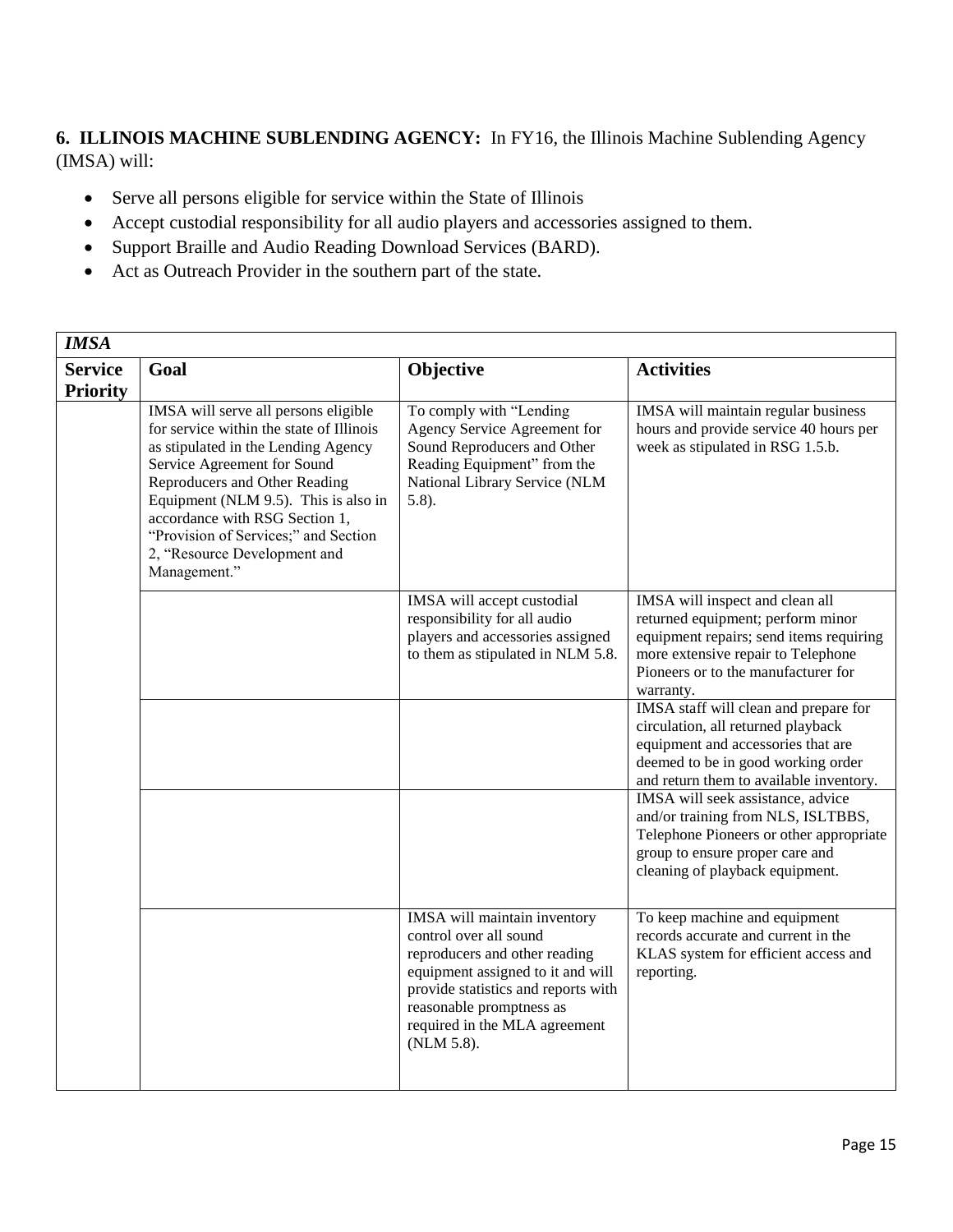|                                                                                                                                                                                                                                                                                                                                                                                 |                                                                                                                                                                                                                                                                                                           | To make a monthly abbreviated report<br>to NLS on the status of playback<br>equipment, headphones, pillow phones,<br>and remote control units assigned to it<br>as stipulated in NLM 9.2.3.                                                                                                                                                                                                                                                     |
|---------------------------------------------------------------------------------------------------------------------------------------------------------------------------------------------------------------------------------------------------------------------------------------------------------------------------------------------------------------------------------|-----------------------------------------------------------------------------------------------------------------------------------------------------------------------------------------------------------------------------------------------------------------------------------------------------------|-------------------------------------------------------------------------------------------------------------------------------------------------------------------------------------------------------------------------------------------------------------------------------------------------------------------------------------------------------------------------------------------------------------------------------------------------|
|                                                                                                                                                                                                                                                                                                                                                                                 | Subject to availability, IMSA<br>shall maintain sufficient<br>inventories to ensure provision of<br>playback equipment and<br>accessories within 2 (two)<br>business days of a patron<br>application or request as<br>stipulated in the MLA Service<br>Agreement (NLM 5.8) and (RSG<br>1.2.b and 2.10.c). | IMSA will continue to integrate digital<br>machines into service according to<br>nationwide NLS and statewide<br>ISLTBBS guidelines, policies and<br>recommendations as stipulated in RSG<br>1.2.c.                                                                                                                                                                                                                                             |
|                                                                                                                                                                                                                                                                                                                                                                                 | To account for appropriate use of<br>library equipment.                                                                                                                                                                                                                                                   | IMSA uses procedures established by<br>NLS and ISLTBBS and other standard<br>library practices to maintain proper<br>inventory control of all equipment.<br>Playback equipment records are<br>maintained in KLAS as stipulated in<br>RSG 1.3.                                                                                                                                                                                                   |
|                                                                                                                                                                                                                                                                                                                                                                                 |                                                                                                                                                                                                                                                                                                           | To conduct an annual self-inventory<br>following the records purge process.                                                                                                                                                                                                                                                                                                                                                                     |
|                                                                                                                                                                                                                                                                                                                                                                                 | To act as Braille and Audio<br>Reading Download (BARD)                                                                                                                                                                                                                                                    | IMSA will respond to BARD inquiries<br>in a timely manner. Responses will be<br>made in a format convenient to the<br>patron and may include oral<br>instructions, written tutorials or<br>instructions, links to video helps, and<br>other formats. In the event an IMSA<br>staff person is unable to effectively<br>respond to a BARD inquiry, the patron<br>will be instructed to contact the<br>National Library Service BARD help<br>desk. |
|                                                                                                                                                                                                                                                                                                                                                                                 |                                                                                                                                                                                                                                                                                                           | IMSA will maintain monthly statistics<br>on the number of BARD inquiries<br>received.                                                                                                                                                                                                                                                                                                                                                           |
|                                                                                                                                                                                                                                                                                                                                                                                 |                                                                                                                                                                                                                                                                                                           | <b>IMSA</b> will correspond with NLS<br>regarding BARD and machine issues.                                                                                                                                                                                                                                                                                                                                                                      |
| To participate in the planning,<br>coordination and evaluation of Illinois<br>Talking Book service, and to ensure<br>appropriate provision of service by<br>staying informed of current<br>procedures and trends relating to<br>Talking Books, the National Library<br>Service/Library of Congress and<br>librarianship in general. This is in<br>accordance with the following | To act as outreach representative<br>for events in the southern part of<br>the state.                                                                                                                                                                                                                     | At the request of the ISL or the Illinois<br>Talking Book Outreach Center, IMSA<br>will act as outreach representative for<br>events in the southern part of the state.<br>Because IMSA is the southernmost<br>Talking Books agency in Illinois, it is<br>practical to act in the outreach capacity<br>for southern Illinois.                                                                                                                   |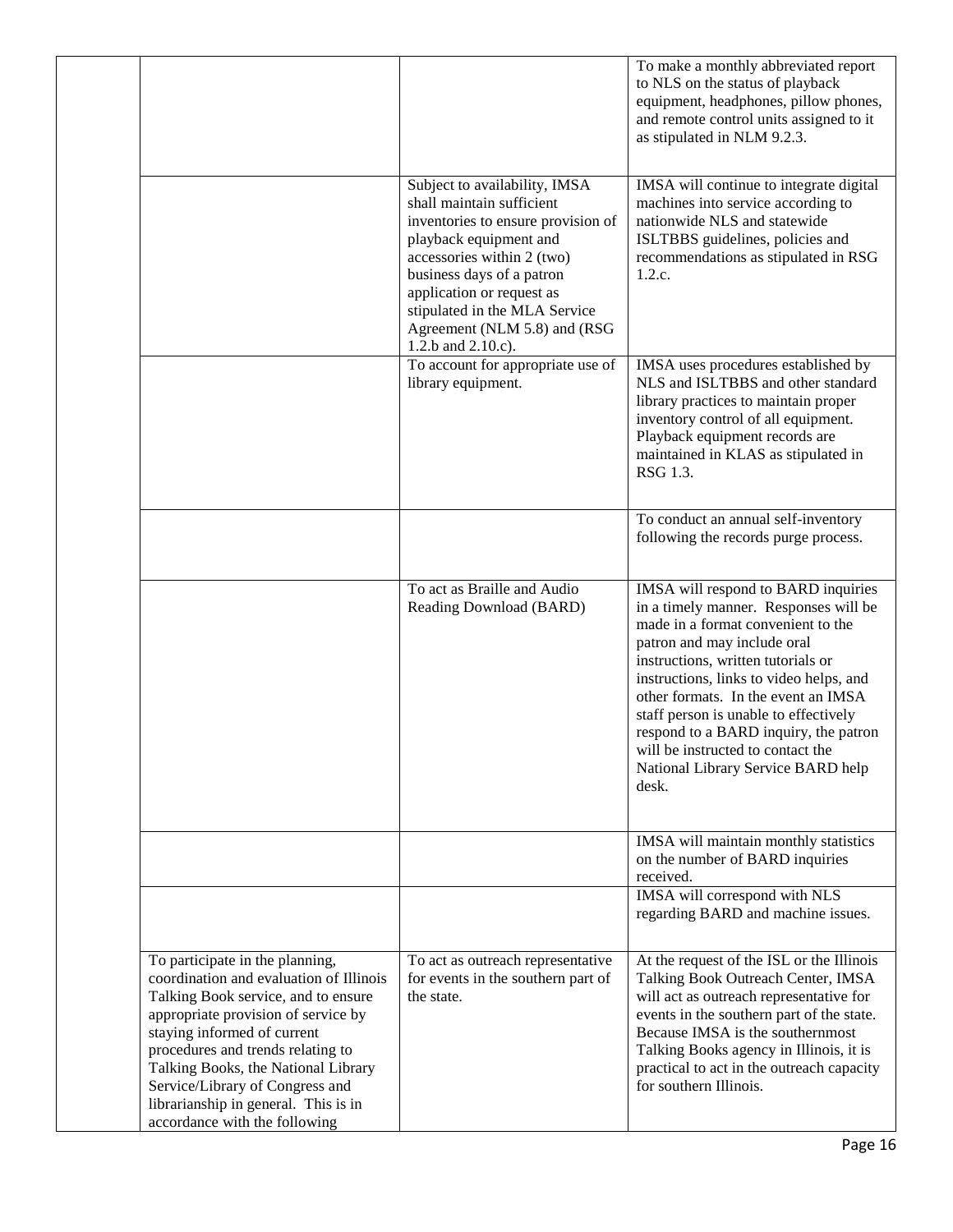| sections of RSG: Section 3, "Public<br><b>Education and Outreach covers</b><br>developing and implementing a<br>coordinated public awareness,<br>education, and outreach plan; Section<br>10, "Reports, Statistical and<br>Narrative" covers reporting standards<br>required to monitor LOC/NLS use and<br>performance and to plan future<br>initiatives; Section 11, "Personnel,"<br>covers staffing and employee<br>development standards for network<br>libraries. |                                                                                                                                                                                                                                                                                                                                                                                            |                                                                                                                                                                                                               |
|-----------------------------------------------------------------------------------------------------------------------------------------------------------------------------------------------------------------------------------------------------------------------------------------------------------------------------------------------------------------------------------------------------------------------------------------------------------------------|--------------------------------------------------------------------------------------------------------------------------------------------------------------------------------------------------------------------------------------------------------------------------------------------------------------------------------------------------------------------------------------------|---------------------------------------------------------------------------------------------------------------------------------------------------------------------------------------------------------------|
|                                                                                                                                                                                                                                                                                                                                                                                                                                                                       |                                                                                                                                                                                                                                                                                                                                                                                            | IMSA will market the Illinois Network<br>of Talking Book and Braille Libraries<br>through radio, and participation in<br>outreach events throughout Southern<br>Illinois.                                     |
|                                                                                                                                                                                                                                                                                                                                                                                                                                                                       | To participate in all planning<br>meetings to coordinate and/or<br>evaluate Talking Book services<br>as provided by the Illinois<br>Network of Talking Book and<br>Braille Libraries. Meetings are<br>either in person or virtual as<br>determined by ISLTBBS and in<br>accordance with RSG 11.12,<br>which encourages continuing<br>education and site visits for staff<br>at all levels. | The manager and/or an appointed staff<br>member will participate in quarterly<br>meetings with the directors from each<br>Illinois Talking Book agency (RSG<br>$11.12.b$ ).                                   |
|                                                                                                                                                                                                                                                                                                                                                                                                                                                                       |                                                                                                                                                                                                                                                                                                                                                                                            | As needed, the manager and/or staff<br>will organize and/or attend any<br>meetings and/or other coordinated<br>efforts to develop, amend, or evaluate<br>service to Illinois Talking Book patrons<br>(RSG 10) |
|                                                                                                                                                                                                                                                                                                                                                                                                                                                                       | To gain experience and<br>knowledge about the Talking<br>Books program and related topics<br>in order to ensure appropriate<br>provision of services and to<br>provide accurate and current<br>information to interested persons.                                                                                                                                                          | At least one member of the IMSA staff<br>will attend the NLS national and/or<br>Midlands conference (RSG 11.14) and<br>KLAS Users' Group conference if<br>deemed appropriate (RSG 11.12.c).                   |
|                                                                                                                                                                                                                                                                                                                                                                                                                                                                       |                                                                                                                                                                                                                                                                                                                                                                                            | Closely monitor all correspondence<br>from NLS/LOC and the ISLTBBS and<br>work cooperatively with Talking Book<br>Centers in the state to share information<br>and ideas.                                     |
|                                                                                                                                                                                                                                                                                                                                                                                                                                                                       |                                                                                                                                                                                                                                                                                                                                                                                            | Take advantage of staff development<br>opportunities that may enhance staff<br>proficiency, efficiency or morale (RSG<br>$11.12$ ).                                                                           |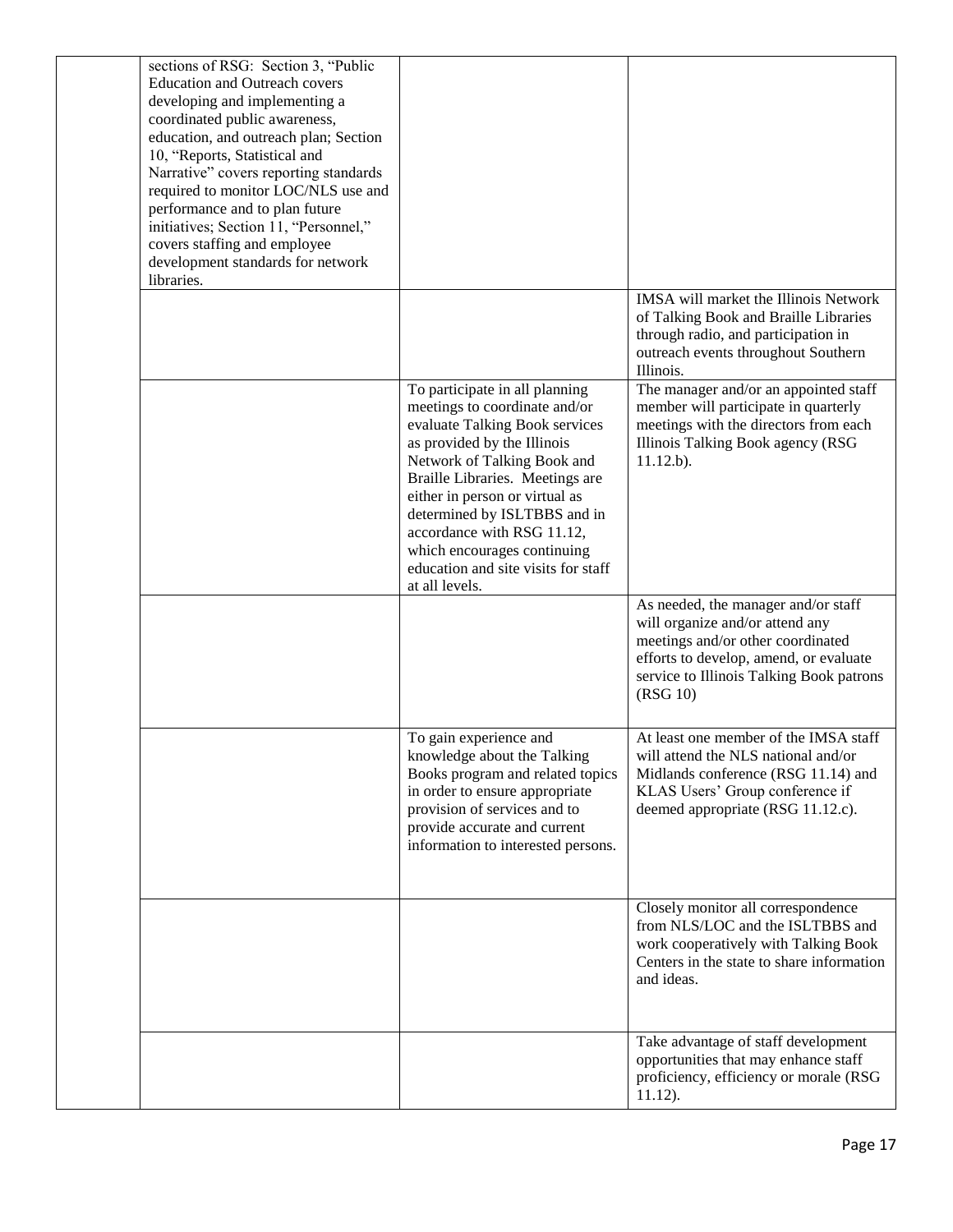| To ensure efficient and successful<br>provision of service in accordance<br>with the following sections of the<br>RSG: Section 5, "Volunteers,"<br>addresses issues related to the use of<br>volunteer services; Section 6,<br>"Administration and Organization,"<br>discusses the responsibilities of<br>various agencies, administrative units,<br>and network library types within the<br>system; Section 8, "Planning and<br>Evaluation," addresses long-range and<br>strategic planning efforts and<br>associated evaluation efforts; Section<br>9, "Policies and Procedures," relates<br>to policies both for patrons and for<br>library operations; Section 11,<br>"Personnel," covers staffing and<br>employee development standards for<br>network libraries." | In accordance with RSG 6, IMSA<br>will comply with: Laws and<br>regulations pertaining to rights of<br>and services to persons with<br>disabilities; NLS policies and<br>procedures, according to the<br>direction of the Illinois Regional<br>Library (ISLTBBS); and with<br>sensitivity to the concerns of<br>Illinois Talking Book patrons. | Provide all information and materials<br>available to patrons in the requested<br>accessible format (large print, audio,<br>Braille or electronic).                                                                    |
|-------------------------------------------------------------------------------------------------------------------------------------------------------------------------------------------------------------------------------------------------------------------------------------------------------------------------------------------------------------------------------------------------------------------------------------------------------------------------------------------------------------------------------------------------------------------------------------------------------------------------------------------------------------------------------------------------------------------------------------------------------------------------|------------------------------------------------------------------------------------------------------------------------------------------------------------------------------------------------------------------------------------------------------------------------------------------------------------------------------------------------|------------------------------------------------------------------------------------------------------------------------------------------------------------------------------------------------------------------------|
|                                                                                                                                                                                                                                                                                                                                                                                                                                                                                                                                                                                                                                                                                                                                                                         |                                                                                                                                                                                                                                                                                                                                                | The manager or an appointed staff<br>member will attend ISLTBBS Advisory<br>Committee meetings (RSG 11.13).                                                                                                            |
|                                                                                                                                                                                                                                                                                                                                                                                                                                                                                                                                                                                                                                                                                                                                                                         |                                                                                                                                                                                                                                                                                                                                                | Maintain communication with the<br>ISLTBBS and comply with all<br>contractual and operational procedures.                                                                                                              |
|                                                                                                                                                                                                                                                                                                                                                                                                                                                                                                                                                                                                                                                                                                                                                                         | IMSA's contract will be<br>developed, fulfilled and guided<br>by the stated needs of Illinois<br>Talking Book patrons as<br>determined by patron satisfaction<br>surveys and input from the<br>ISLTBBS Advisory Committee.                                                                                                                     | Quarterly and annual reports will<br>document all progress made toward<br>meeting Plan of Service objectives.                                                                                                          |
|                                                                                                                                                                                                                                                                                                                                                                                                                                                                                                                                                                                                                                                                                                                                                                         | In accordance RSG 9, IMSA will<br>follow written policies and<br>procedures for operations<br>designed to meet service goals<br>and ensure consistent service for<br>all Illinois Talking Book patrons.                                                                                                                                        | Work with the ISLTBBS and Illinois<br>TBCs to evaluate and revise existing<br>policies as needed, and to develop<br>statewide policies for distribution of<br>any new format, including digital books<br>and machines. |
|                                                                                                                                                                                                                                                                                                                                                                                                                                                                                                                                                                                                                                                                                                                                                                         |                                                                                                                                                                                                                                                                                                                                                | Work with the ISLTBBS and Illinois<br>Talking Book agencies to communicate<br>service and distribution policies to<br>patrons.                                                                                         |